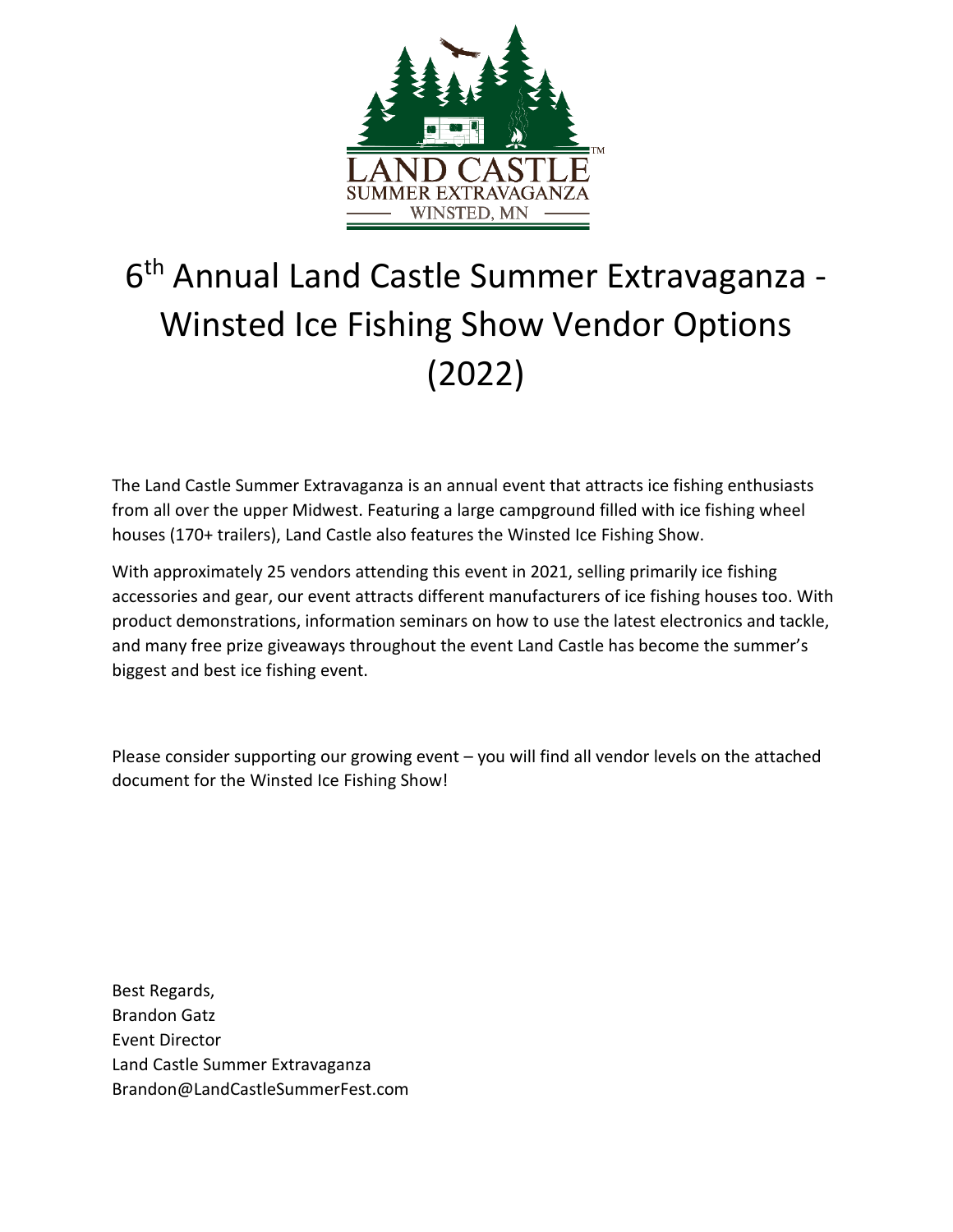

### Show Hours:

Friday – September 9th 11AM to 5:00 PM Saturday – September 10<sup>th</sup> 10AM to 5PM\*

## Set Up Time:

Thursday – September  $8<sup>th</sup>$ 4PM to 9PM Friday – September  $9<sup>th</sup>$ 7AM to 10:30AM

## Tear Down

Shall occur no earlier than 5PM on Saturday evening please but allowed to stay open as late as a vendor

2022 Event Vendor Show Options Winsted Ice Fishing Show Winsted, Minnesota September 9-10 2022

*Please see page 2 for more Vendor Package details.*

| 2022 Vendor Space Level                      | Cost        |  |
|----------------------------------------------|-------------|--|
| Small Business Spot - up to 10'x30'          | \$150       |  |
| Large Business Display - up to $20'x50'$     | \$300       |  |
| Resort Booth and Display Package             | \$500       |  |
| Small Dealership/Manufacturer Display        | \$750       |  |
| Large Dealership/Manufacturer Display        | \$1000      |  |
| <b>Additional Options *Upgrade to a 2022</b> | See Sponsor |  |
| Land Castle Sponsorship*                     | Packet      |  |

### **Event Booths are restricted by size. Dealerships and Manufacturers will be restricted by sponsorship level. \*Details on next page\***

## **Email Brandon after signing up with booth information for site planning.**

| <b>ALL FIELDS REQUIRED</b>                                                                                      |                                |                                                                                                                  |
|-----------------------------------------------------------------------------------------------------------------|--------------------------------|------------------------------------------------------------------------------------------------------------------|
|                                                                                                                 | Phone: _______________________ |                                                                                                                  |
|                                                                                                                 |                                |                                                                                                                  |
|                                                                                                                 |                                |                                                                                                                  |
| <b>Brandon Gatz</b>                                                                                             |                                | Vendor Representative                                                                                            |
| Event Director                                                                                                  |                                |                                                                                                                  |
| Land Castle Summer Extravaganza                                                                                 |                                |                                                                                                                  |
| 1000 - 1000 - 1000 - 1000 - 1000 - 1000 - 1000 - 1000 - 1000 - 1000 - 1000 - 1000 - 1000 - 1000 - 1000 - 1000 - |                                | Make all checks payable to Land Castle Summer Extravaganza and add "2022 Event Vendor Space" in memo section. An |

*invoice will be emailed/mailed for payment within one week of sign up for inquiries made thru email.* Please mail to *Land Castle Summer Extravaganza – P.O. BOX 7421, Hutchinson, MN 55350*

*Payments by Credit Card can be processed by requesting an invoice online. Payments will be process through PayPal Business Suite if you do not wish to use our website.*